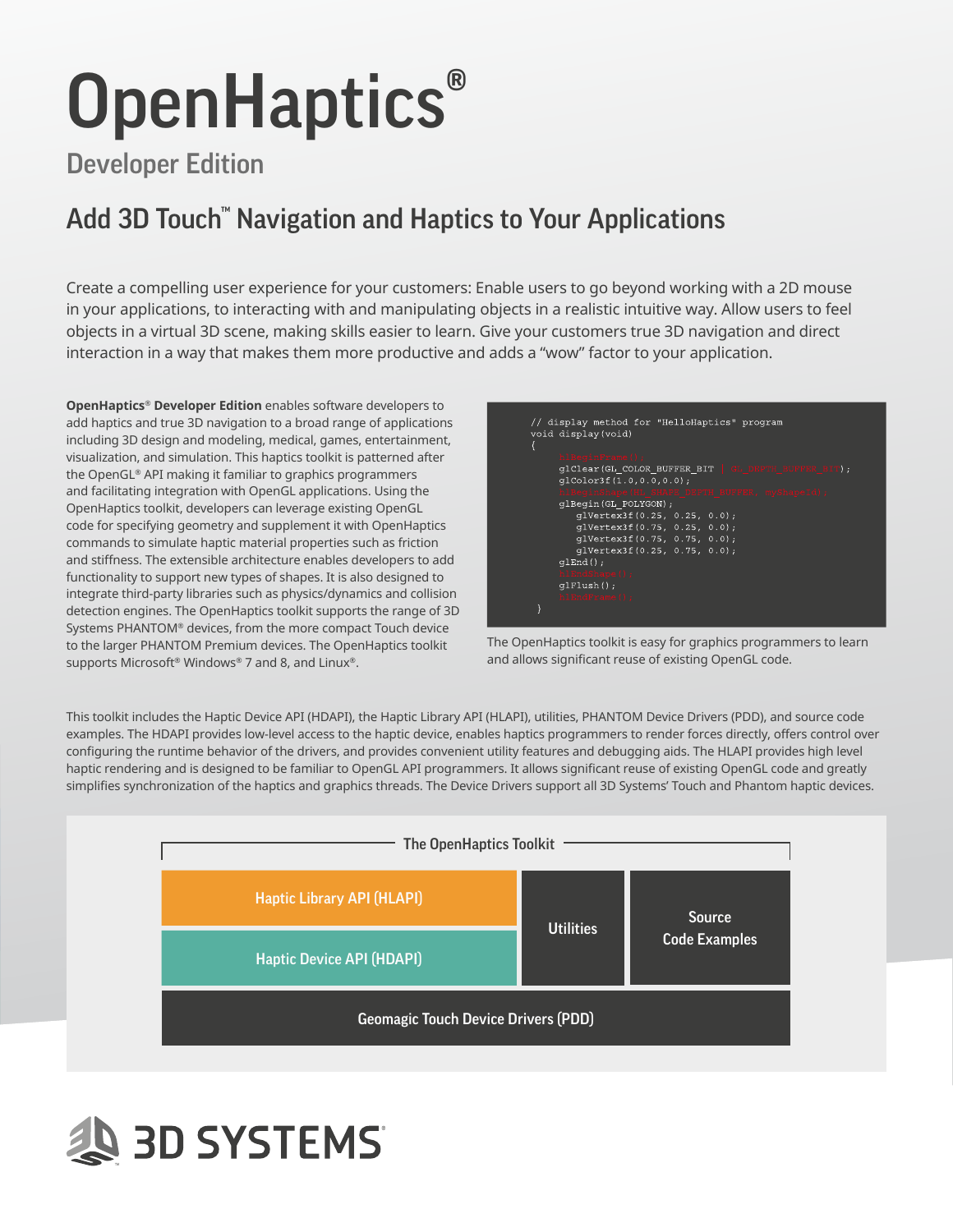# OpenHaptics® Developer Edition

The HDAPI provides low-level access to the haptic device, enables haptics programmers to render forces directly, offers control over configuring the runtime behaviour of the drivers, and provides convenient utility features and debugging aids.



# Key Features & Benefits

- Optimized interface to the 3D Systems haptic devices, including the low-cost Touch devices
- Architected to be extensible
- Software control over:
	- User-definable haptic servo loop for ideal performance
	- Error handling and safety limits for an optimal user experience
	- Scheduling user-defined callbacks within the haptic thread for maximum control over synchronization
	- Direct access to encoder values and control over motor DAC values for advanced programming
- Includes API, utilities, and source code examples

## Haptic Device API Functionality

#### Get Device State

- Position, orientation, velocity
- 3 coordinate spaces: Cartesian, joint, raw data I/O (encoder/DAC)
- Buttons

#### Get Device Characteristics

- Model, version, serial number
- Workspace dimensions, I/O DOF
- Max stiffness, max force, max velocity, max torque, max torque stiffness
- Motor temperature
- Calibration capabilities

#### Set Device State

• Force/torque in Cartesian space

- Motor DAC
- LED status

#### Scheduler

- Synchronous and asynchronous userdefined callbacks
- Customizable scheduling of callbacks
- Facilitates synchronization of the haptics and graphics threads
- User-definable haptic servo loop rate

#### Enable/Disable

- Force: output, clamping, ramping
- Error reporting
- Software checks: max force, max velocity
- Error Reporting and Handling
- Error categories, including:
	- Function Force
	- Device Haptic rendering
	- Scheduler
- Error stack

#### Device Calibration Interface

- Auto calibration
- Manual calibration

#### **Utilities**

- C++ haptic device wrapper
- Workspace-to-camera view mapping
- Vector and matrix math and geometry
- Snap constraints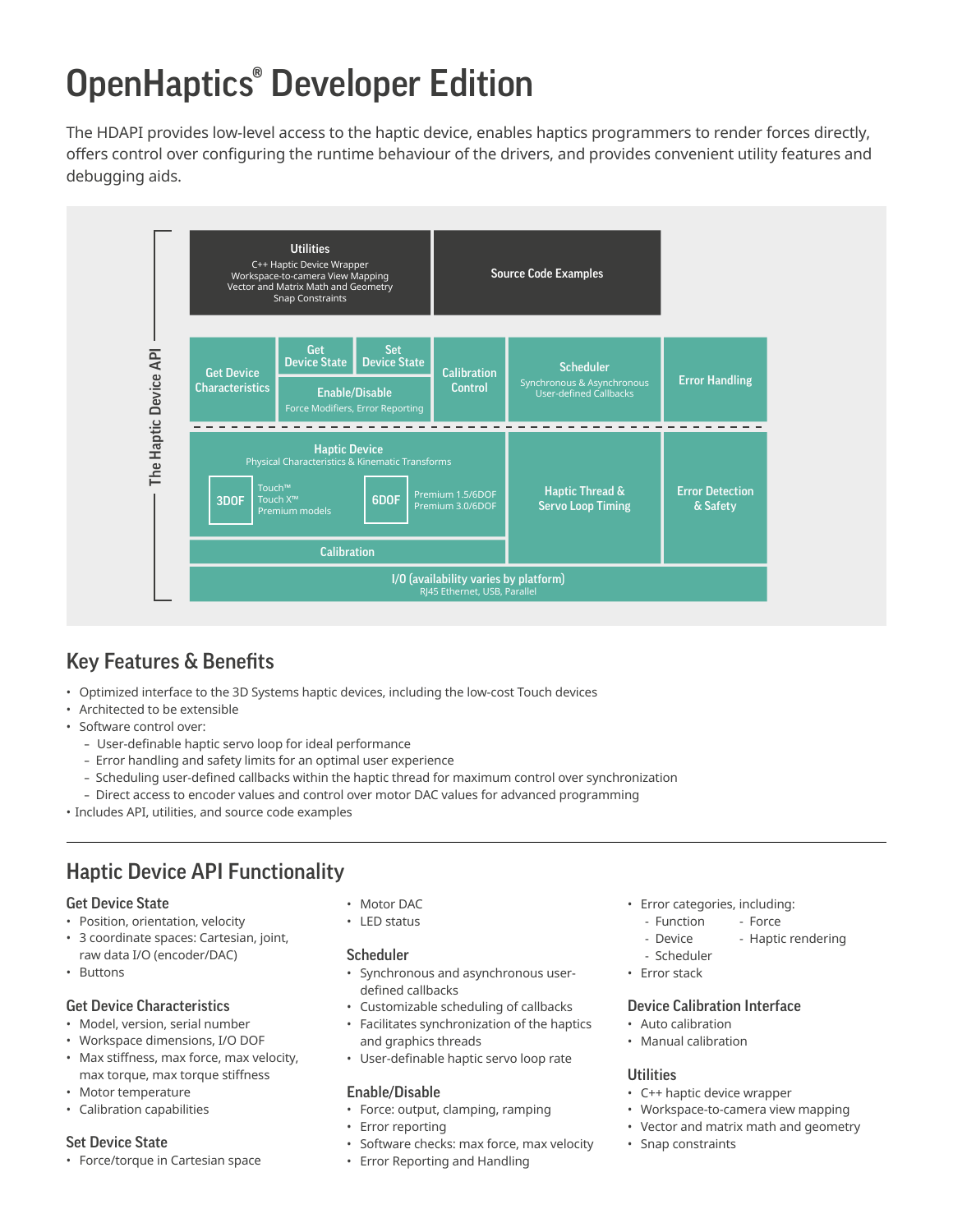# OpenHaptics® Developer Edition

The HLAPI provides high-level haptic rendering and is designed to be familiar to OpenGL API programmers. It allows significant reuse of existing OpenGL code and greatly simplifies synchronization of the haptics and graphics threads.



# Key Features & Benefits

- Designed for programmers familiar with graphics and with no prior knowledge of haptics
- Enables reuse of existing OpenGL code for fast integration
- Designed to integrate third-party libraries such as physics/dynamics and collision detection engines
- Extensible and flexible architecture will enable future support of other graphics libraries such as Microsoft® DirectX®
- Support for polygonal meshes, tessellated NURBS, and subdivision surfaces
- Includes API, utilities, and source code examples
- The QuickHaptics micro API enables rapid program design deployment. With QuickHaptics you can write a simple graphic/haptics application using 8 lines of programming code instead of 300

## Haptic Library API Functionality

#### **Shapes**

- OpenGL primitives (polygons, points, and lines)
- Custom/extension

#### Force Effects

- Constant (e.g. gravity)
- Viscosity, 3D friction
- Spring
- Custom/extension

#### Touch Model

- Single point
- Future support for multipoint
- Contact/constraint

#### Surface Material Properties

- Friction
- Stiffness and damping
- Front/back faces

#### **Dynamics**

• Capabilities for integration with third-party physics/dynamics and collision detection engines

#### Deformable Objects

• Capabilities for third-party integration

#### Events

- Windows
- 2D Mouse
- Haptic device
	- Touch/untouch
	- Motion
	- Calibration

#### Programmer Productivity

- Dynamic changes for effects
- Push/pop attributes